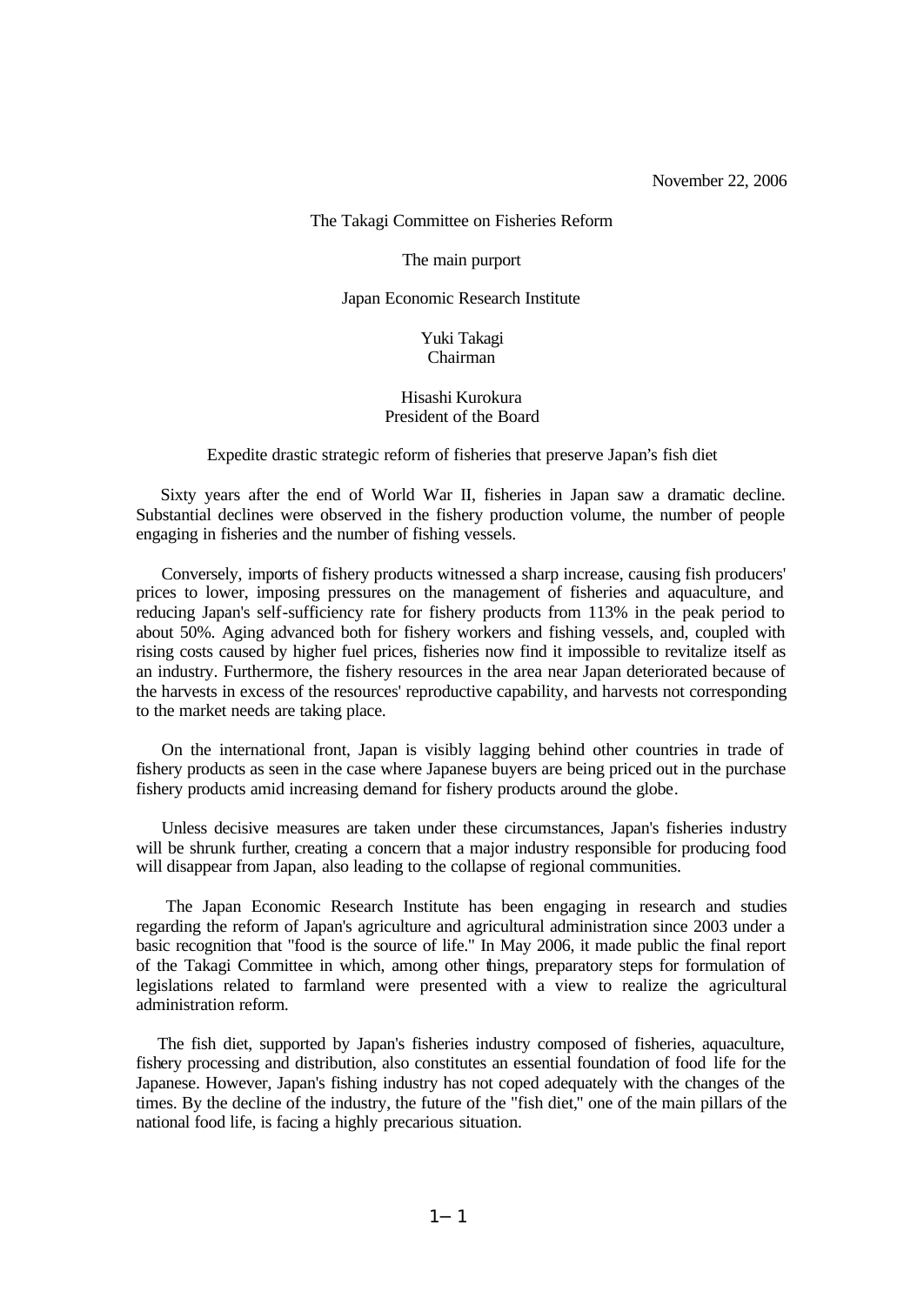We would like to question whether people related to fisheries are making sufficient effort to carry out their obligation of providing the nationals with fishery products on a sustainable basis and supporting the unique "fish diet" in Japan by utilizing effectively the fishery resources--gifts given to us from the oceans--as common resources of the people and ensuring our access to international fishery resources.

 Following its deliberation on the agricultural administration reform, this Committee considers the following as the task of urgency before us;

 Considering the territorial characters, dependence on nature and other specific characters of fisheries as an industry, and also considering the circumstances of Japan as represented by the lower birth rate and advancing aging, highly diversified food life, intensifying competition from other countries, Japan's slow response to adoption of related technologies, and deteriorating financial situation, we should research and study the following issues:

 (i) what the basic structure of the fisheries industry having autonomy and lasting competitiveness should be;

 (ii) how we can build a structure integrating production, processing, distribution and consumption in a unified manner, and not a structure based on confrontation;

(iii) what the essential basic strategy for realizing such structural reform should be, and

 (iv) what changes in the legal system and specific support measures are required for promoting the strategy.

We also believe it is a matter of urgency that this Committee puts forth ambitious and practicable proposals and reports leading to a strategic and drastic reform of the fisheries industry--one that should defend the nation's fish diet--in order to realize a society in which the Japanese can live by consuming fish that they themselves harvest, raise and purchase.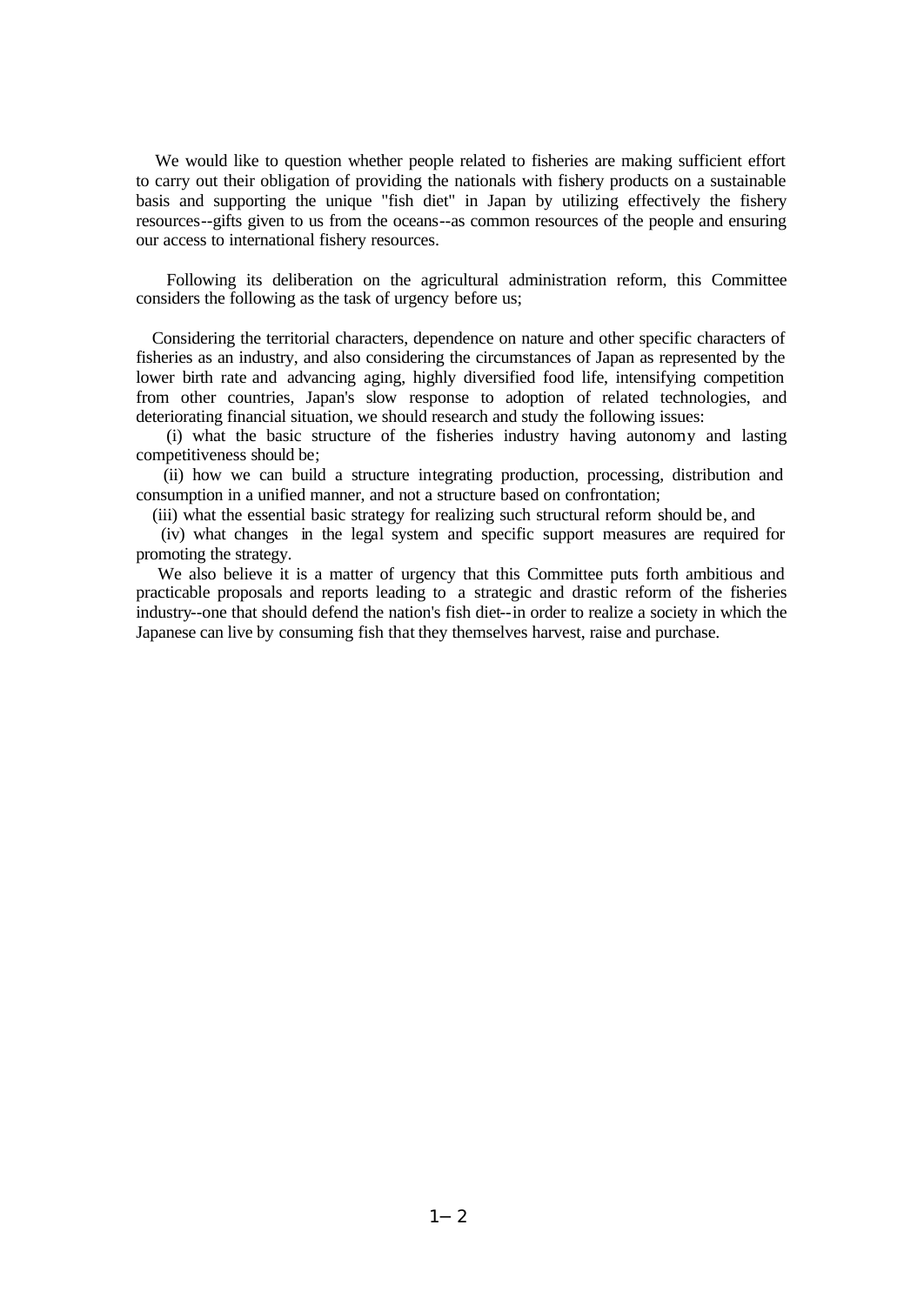February 2, 2007

### Japan Economic Research Institute

Expedite drastic strategic reform of fisheries that preserve Japan's fish diet

Urgent proposal of the Takagi Committee on Fisheries Reform

## (Executive Summary)

# (Urgent Proposal)

1. Locate the fishery resources as common property of the Japanese people, not as "bona vacantia, (property without owner)" for the conservation of the marine ecosystem and effective utilization of fishery resources;

2. In implementing a drastic structural reform of the fisheries industry, make open the entry into fisheries, and clarify and promote comprehensive and medium- and long-term strategic policies;

(1) In order to promote opening up of the entry into fisheries, it is necessary to drastically review the legal system pertaining to fisheries to back up the following measures:

(i) Abolish any impediments for entry into aquaculture and set-net fishery

(ii) Review the qualifications for the members of the fisheries cooperative associations (e.g. the number of employees and vessel scale). Facilitate investment and technological transfer in coastal fisheries and aquaculture.

(2) Formulate medium- and long-term strategic polic ies encompassing, in a comprehensive manner, the recovery of sustainable fishery resources, adjustment of fishing efforts, modernization of fishing vessels and construction of new vessels, and employment measures. Demonstrate clearly to the Japanese nationals the goal, level, range and budget (fund) scale of the strategic polic ies.

Specifically, the Committee proposes the introduction of the following measures:

(i) Establishment of catch amount for area and stock (fish species). Formulation of a vision for reduction and reallocation of catch efforts (such as vessel reduction, closed areas and seasons and modernization of fishing vessels).

(ii) Thorough implementation of the stock management based on scientific findings and rigorous enforcement and penalty.

(iii) Introduction of the Individual Transferable Quota (ITQ) system and the regional quota system.

3. Carry out flexible rearrangement of the fisheries budget for drastic strategic reform of the fisheries industry. Shift the present public works budget disproportionately emphasizing construction of fishing ports and other facilities into the reform-oriented budget until the prospect of realization of the structural reform comes into sight.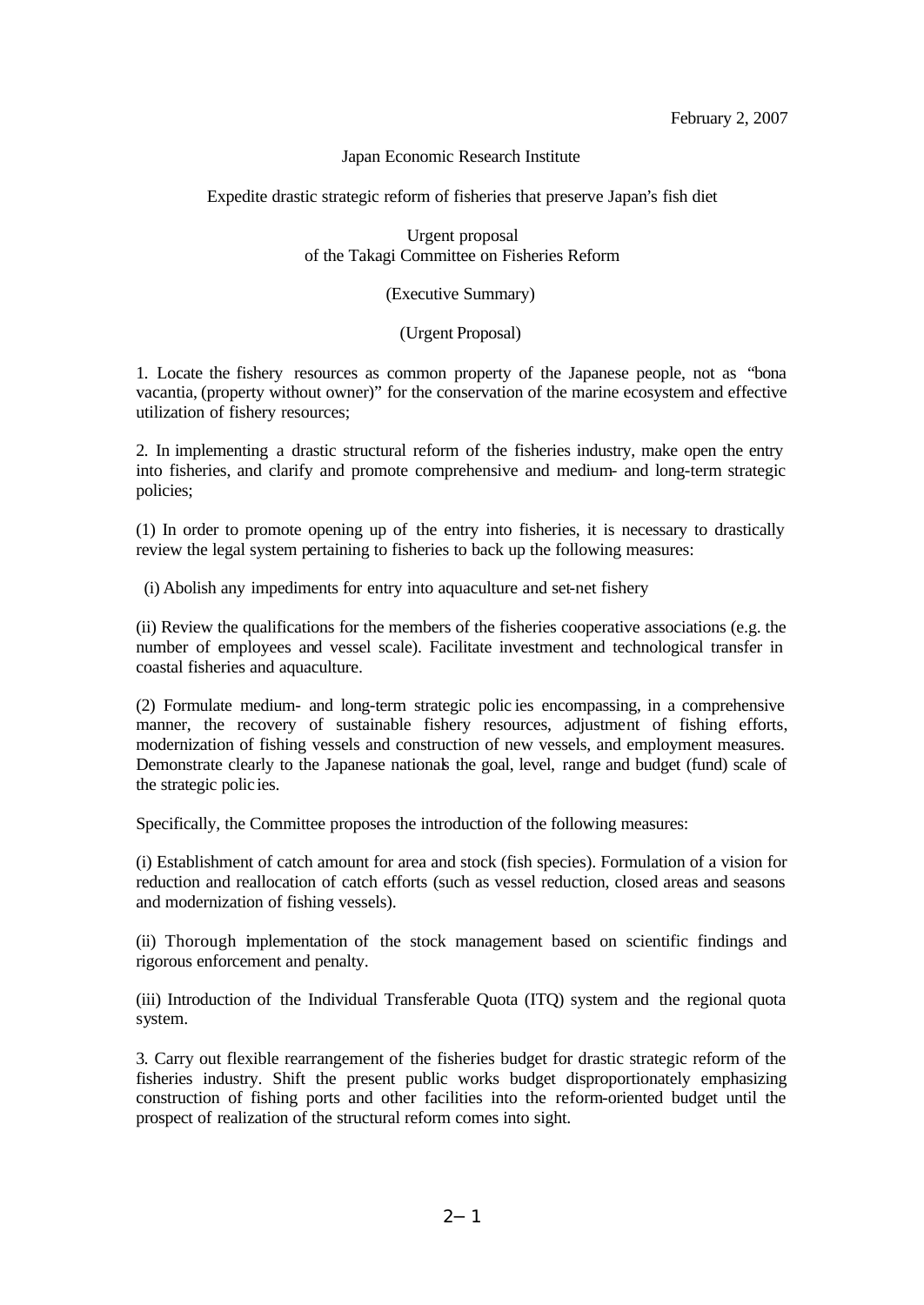February 2,2007

## Japan Economic Research Institute

### The Takagi Committee on Fisheries Reform

Chairman: Yuki Takagi President of the Board: Hisashi Kurokura

Expedite drastic strategic reform of fisheries that preserves our fish diet

Urgent proposal of the Takagi Committee on Fisheries Reform

(Background of the Urgent Proposal)

 The Japan Economic Research Institute carried out analysis and verification of the situation surrounding Japan's fisheries based on the recognition that "food is the source of life." As a result, the institute reached the conclusion that, for the Japanese who enjoy one of the longest life span in the world, the fish diet, supported by fisheries, constitutes the foundation of Japan's dietary culture, and the collapse of the fish diet, an indispensable element in the national food life, by the declines of the fisheries industry will lead to the food crisis for Japan.

(The present state surrounding fisheries)

 In Japan's fisheries, fishery production and value, self-sufficiency rate, number of major fishing vessels and fishing enterprises were about halved and the number of fishers plunged to 20% due to such factors as deterioration of the environment in the surrounding sea areas, decreasing fishery resources and slumping fish prices in the course of the 60 postwar years, during which Japan underwent the high economic growth. The number of fishery processing plants, which support fisheries, as well as household fish consumption, both in volume and value, also continued to decline. Basically, the economic scale of fisheries has shrunk to half, with decline still continuing in a spiral of vicious circle.

 On the other hand, looking at the global trend of fisheries, demand for fishery and aquaculture products has been growing. China, Southeast Asian countries, European countries and the United States are now shifting to fish diet away from meat consumption in the wake of occurrence of BSE and avian flu in recent years. This trend is further accelerated coupled with increasing income and consumers' preference for healthy and better food.

 Stock depletion and worsening performance of fishery enterprises had continued in the United States and Europe. However, those countries implemented medium- and long-term strategic fisheries policies, including thorough implementation of stock management based on scientific findings, introduction of the individual transferable quota (ITQ) system, adjustment of fishing efforts and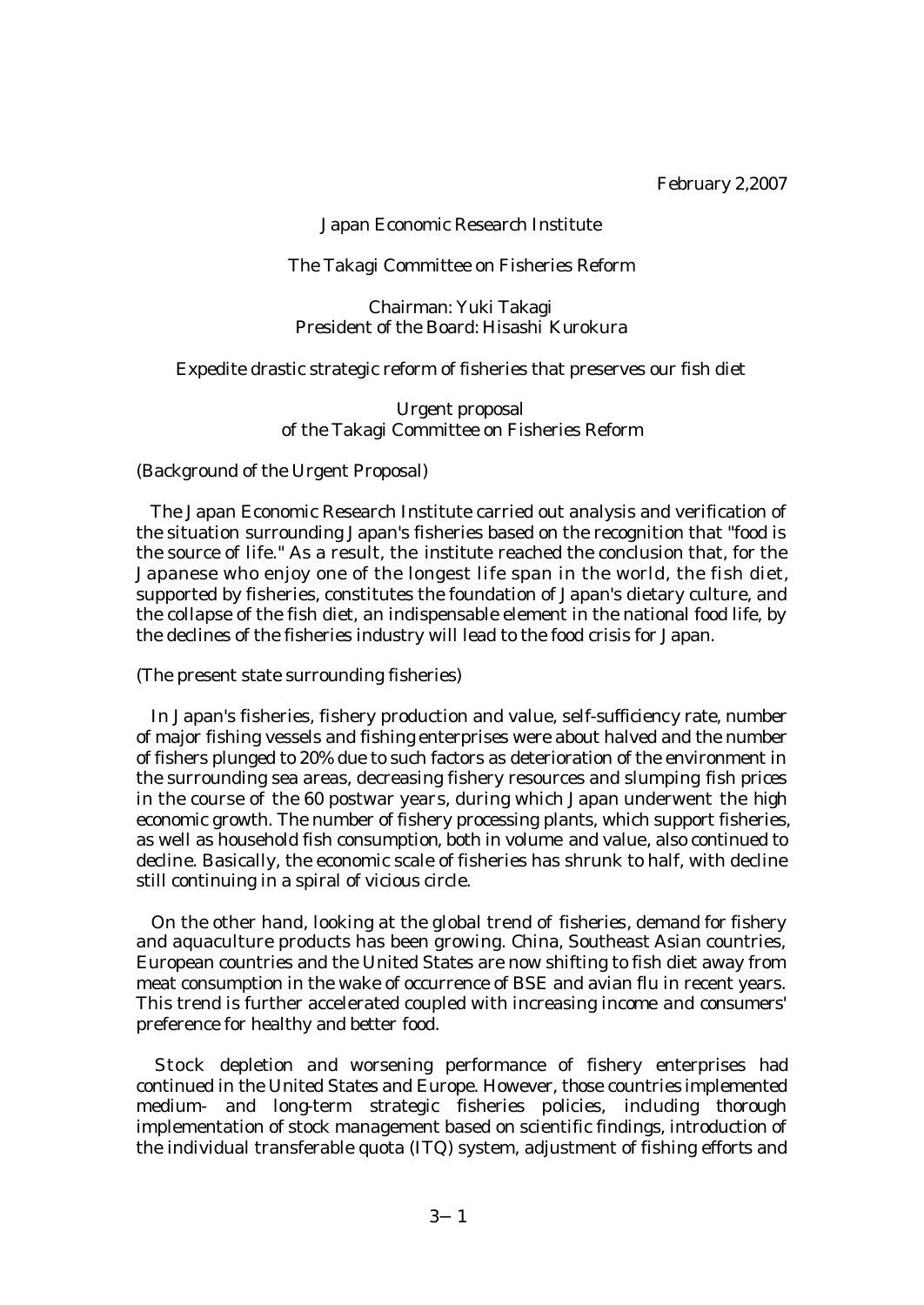modernization of fishing vessels, and comprehensive budget measures, using such instruments as the United Nations Convention on the Law of the Sea (1982), which can be said to be the constitution of the oceans, Agenda 21 (1992) which provided for international action plans for the harmony between sustainable development and the environment, and the Johannesburg Action Plan (2002). By doing so, those countries not only overcame the difficult situation and made fisheries into a strong industry but also transformed themselves into fish exporting countries.

 For this re ason, in a continuation from agricultural administration reform (final report of the Takagi Committee in May 2006), this institute established the Takagi Committee on Fisheries Reform in October 2006 and started research and studies on the ways to revitalize and achieve autonomy for fisheries, based on the recognition that it is an urgent task to make ambitious and practicable proposals and reports leading to a strategic and drastic reform of fisheries whose mission is to preserve Japan's fish diet.

 We heartily welcome that the Marine Basic Law, integrating marine policies including fisheries, will be presented to this ordinary session of the Diet. The revitalization and autonomy of fisheries, which this Committee pursues, is in compliance with the objectives of this Marine Basic Law. Western nations, on the other hand, have started new fisheries policies having as their pillars, conservation of the marine environment and the ecosystem and development of sustainable fisheries. This trend is embodied by such moves as the establishment of the European Fisheries Fund by the European Union this year as a new budgetary measure; approval of a new fisheries law in the United States; and launching on drastic reforms of fisheries laws in Canada.

 Under these circumstances, although the government's approach thus far can be valued to some extent, this Committee recognizes the need to look objectively at the reality of declining fisheries so that Japan's fisheries industry can overcome the critical situation and develop a strategic drastic reform that can realize true revitalization and autonomy of fisheries, including aquaculture which is assuming greater importance in recent years. The Committee also recognizes the need to consider globalization, productivity and labor market--the focal areas of reform for Japan. Also it is necessary to recognize that, without revitalization and autonomy of fisheries, there would be no vitalization of fishing communities, and the fish diet cannot be preserved. Based upon this recognition, this Committee presents the following urgent proposals:

 The Committee intends to present its final report by summer 2007, by building up, in addition to the contents of this urgent proposal, a continuous supply chain from production to consumption, and surveying and studying the possibility of enhancing the national self-sufficiency and promotion of fisheries diplomacy to ensure stable importation of fishery products.

### (Urgent proposals)

1. Locate the fishery resources as common property of the Japanese people, not as non vacantia, in order to ensure conservation of the marine environment and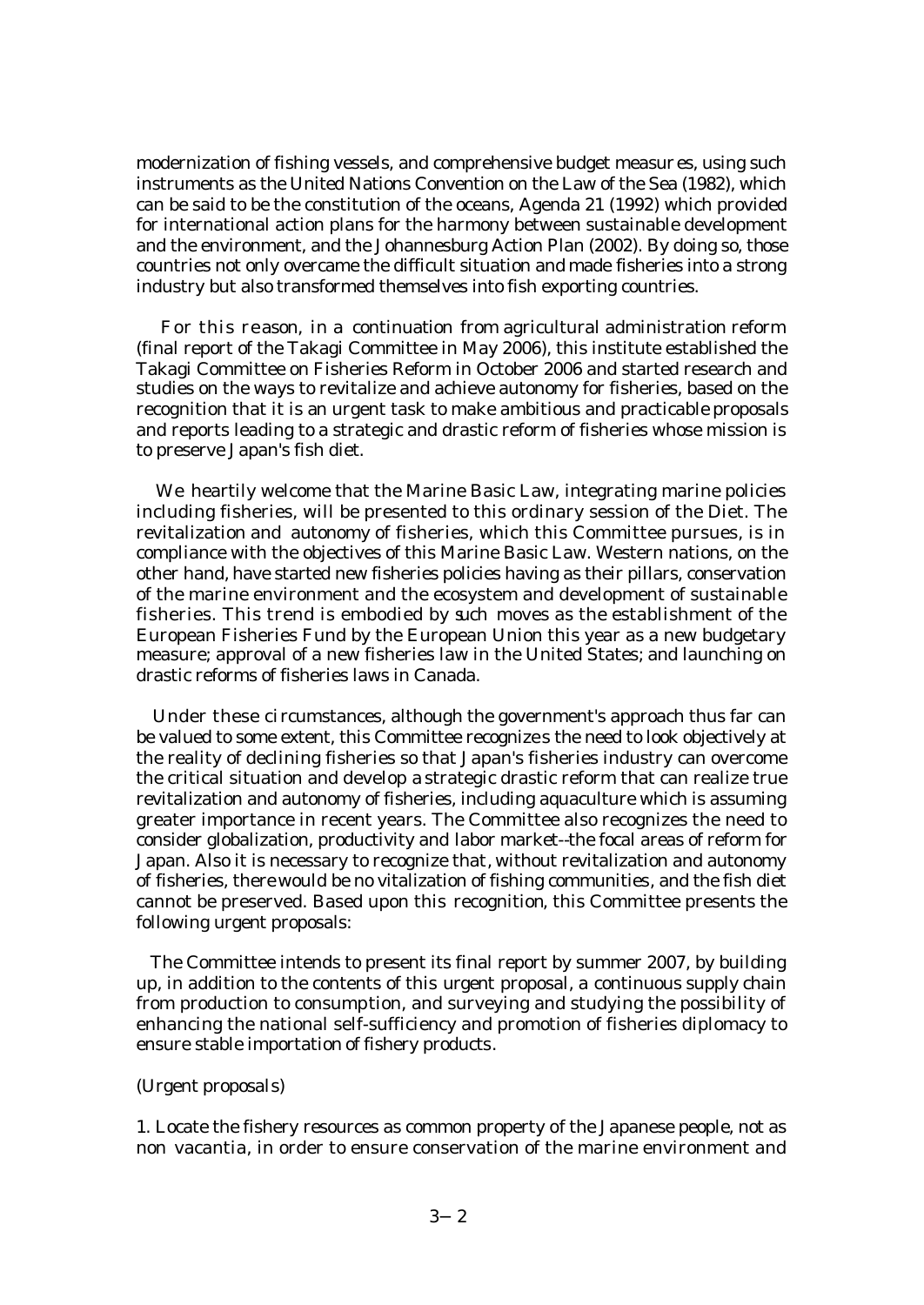effective utilization of fishery resources.

 Under the United Nations Convention on the Law of the Sea, the resources on the high seas are regarded as the common property of mankind. The Convention stipulates for the peaceful utilization of the oceans, the effective utilization of the resources and the conservation of the environment.

 Further, in the common fisheries policy of the European Union and the fisheries related legal systems in such countries as the United States, Iceland and Norway, fishery resources are regarded as the government's or people's common property, and sustainable utilization of the national fishery resources as well as conservation of the marine environment are being implemented. In Japan, on the other hand, the property-owner of the nation's fishery resources is not clearly defined, and are treated as the objects for which no owner exists (non vacantia).

 Fishery resources within Japan's exclusive economic zone should be located as the common property of the Japanese nationals as a whole in order for Japan to take a leadership through international cooperation and utilize its limited fishery resources sustainably pursuant to the provisions of the United Nations Convention on the Law of the Sea and the precedents set by advanced fishing countries, and also taking into consideration the recent changes in national awareness on fishery resources.

 By introducing such a basic concept, fishers will come to have the rights and obligations to catch fishery resources which are their property. Rule making having an explicit order and transparency for the conservation of the marine environment and the effective utilization of fishery resources (drastic review of the system based on fisheries-related laws) will be made possible. And the foundation can be laid on which the win-win relation is built up between those who have thus far engaged in fisheries (fishing-right fishers) and new participants in fisheries.

2. Promote a drastic structural reform of fisheries by opening up the opportunities for entry into fisheries and patently presenting comprehensive medium- and long-term strategic policies.

(1) In the social environment that underwent drastic changes during the 60 years after World War II, it has become difficult to develop the fisheries industry and vitalize fishing communities only through adjustment among fishers. It is, therefore, necessary to change the legal system into one that can promote entry of new capital, technology, human resources and sales capability into fisheries, that can build up win-win (symbiotic) relations.

 It is necessary to have an objective view of the declining fishing industry and the present state of fishing communities, and lose no time in reviewing drastically the fisheries-related legislations, such as the Fisheries Law and the Law concerning Fisheries Cooperative Associations as well as the outdated Fishing Vessel Law that does not respond to the need of the present times in which fishery resources are regarded as limited resources. It is necessary to create a situation where all the people having willingness and capability can cope with fisheries in an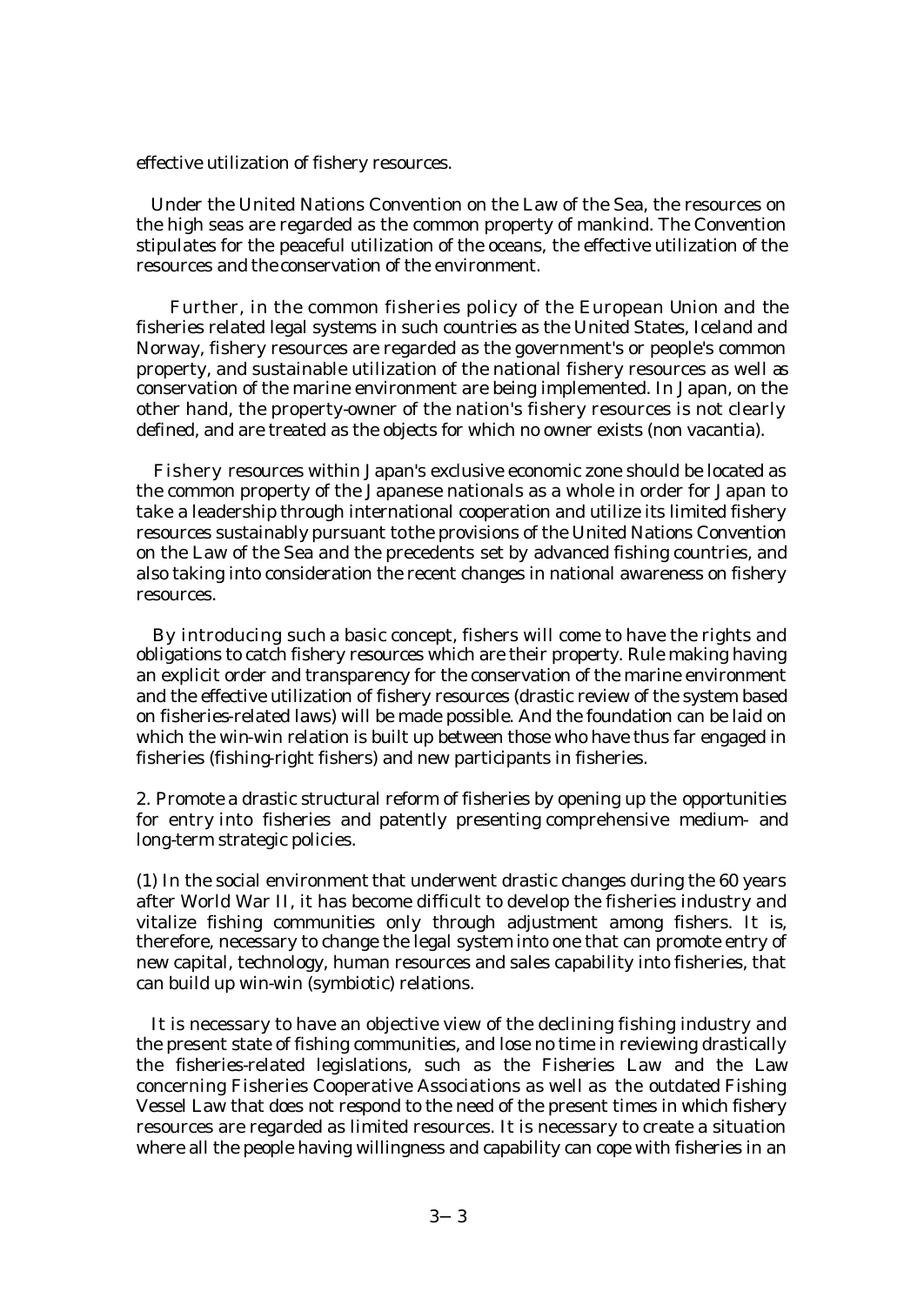orderly, fair and equitable manner under the transparent rules (legal system) for the conservation of the marine environment and fishery resources. To implement such a drastic reform, there is a need to learn from precedent cases. In doing so, it is necessary to improve the system of discussion by listening to the views of experts in the Western advanced countries so the Japanese people can cope with the globalization through their own efforts.

 In concrete terms, the following measures could be introduced under the transparent rules (legal system) for the conservation of the marine environment and fishery resources:

(i) abolish, as a matter of principle, any obstacles to entry into aquaculture and set-net fisheries; and

(ii) review the number of employees and fishing vessel scale which constitutes the qualifications for membership in fisheries cooperative associations; facilitate investment and technological transfer to coastal fisheries and aquaculture; and ensure vitalization of fishing communities.

(2) formulate medium- and long-term strategic policies encompassing, in a comprehensive manner, the recovery of sustainable fishery resources, utilization of abundant fishery resources such as saury, adjustment of fishing efforts, modernization of existing fishing vessels and continued construction of new fishing vessels, and support to the solve the issues of employment and loss of job. Demonstrate to the nationals the goal, level, time span and budget (fund) scale.

 Management of fishing enterprises have been worsening while many resources face over-exploitation and regulations are not functioning effectively.

 Following the example of the United States and other countries, steps should be taken to clearly define the plan period of 3-5 years, to ensure reconstruction of management through recovery of fishery resources and rigorous enforcement on fishing, and promotion of production responding to the needs of the market and enhancement of fishery product value. Also, a strategic policy should be introduced that would make fisheries an attractive "growth industry." Revitalization and autonomy of fisheries will contribute to the enhancement of productivity in fisheries and to the national interest in the end.

 Specifically, the following measures could be introduced under the transparent rules (legal system) for the conservation of the marine environment and fishery resources:

 (i) construct a vision for the establishment of catch volume by area and stock (fish species) and reduce and reallocate fishing effort (reduction of the number of fishing vessels, closed areas and periods, modernization of fishing vessels, etc.);

 (ii) ensure science-based stock management and rigorous enforcement and penalty, following the example of scientific management by regional fisheries management councils in the United States;

(iii) introduce the individual transferable quota (ITQ) system which would